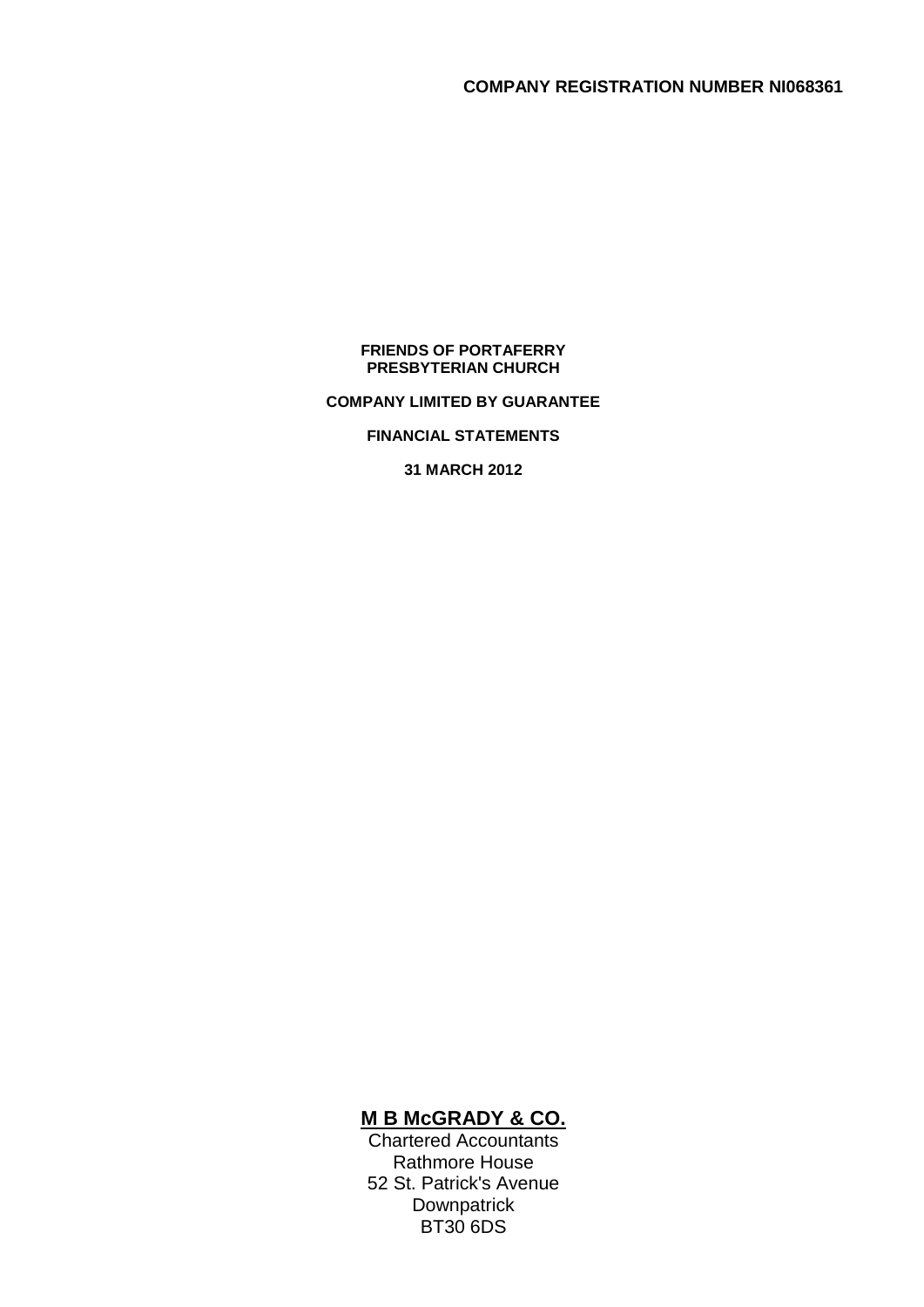# **FINANCIAL STATEMENTS**

# **YEAR ENDED 31 MARCH 2012**

| <b>CONTENTS</b>                                                  | <b>PAGE</b> |
|------------------------------------------------------------------|-------------|
| <b>Trustees Annual Report</b>                                    | 1           |
| Independent examiner's report to the trustees                    | 6           |
| Statement of financial activities                                | 7           |
| Income and expenditure account                                   | 8           |
| <b>Balance sheet</b>                                             | 9           |
| Notes to the financial statements                                | 10          |
| The following pages do not form part of the financial statements |             |
| Detailed statement of financial activities                       | 15          |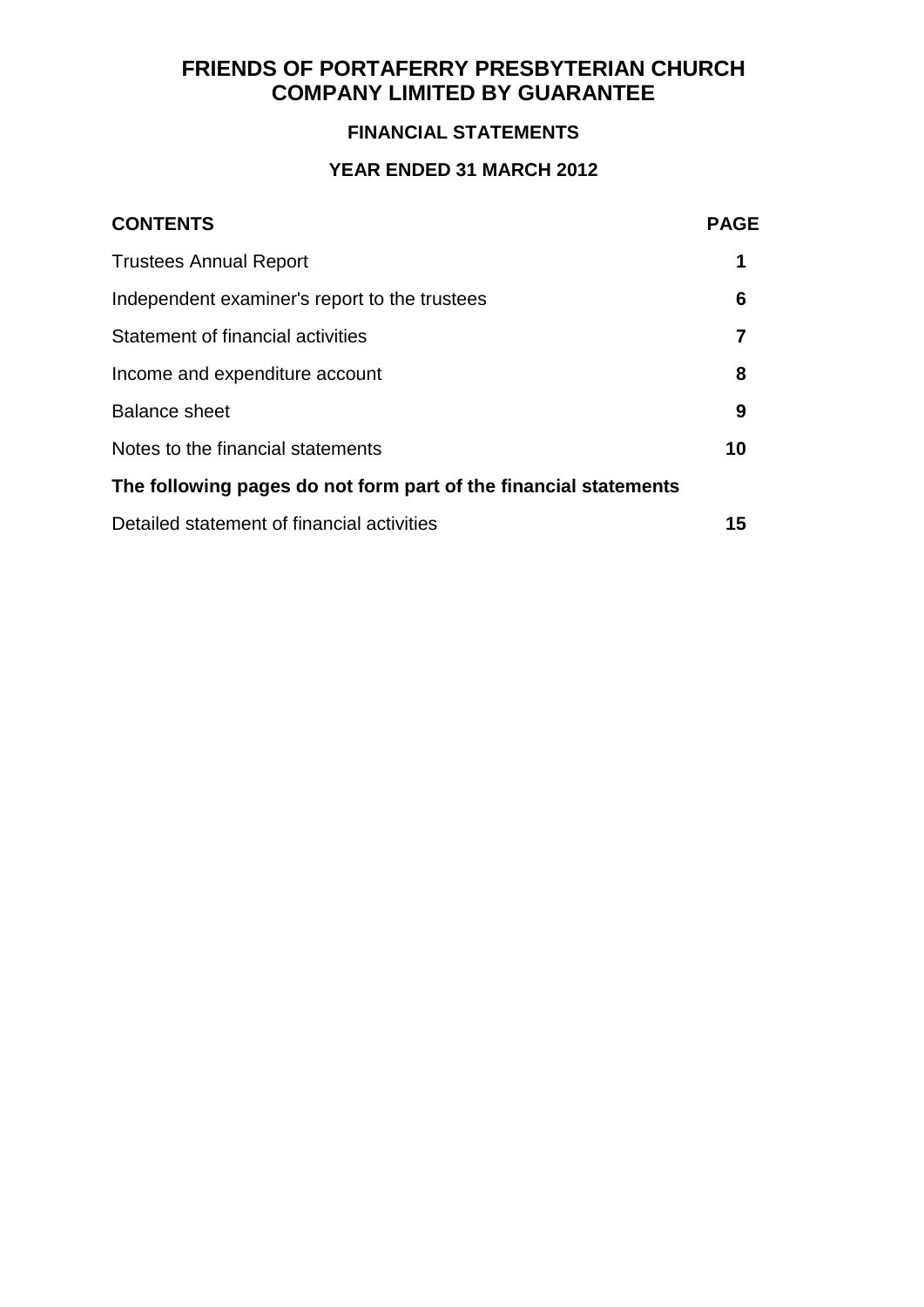# **TRUSTEES ANNUAL REPORT**

### **YEAR ENDED 31 MARCH 2012**

The trustees, who are also directors for the purposes of company law, have pleasure in presenting their report and the unaudited financial statements of the charity for the year ended 31 March 2012.

### **REFERENCE AND ADMINISTRATIVE DETAILS**

| <b>Registered charity name</b>                                                 | Friends of Portaferry Presbyterian Church        |
|--------------------------------------------------------------------------------|--------------------------------------------------|
| <b>HM Revenue &amp; Customs accepted</b><br><b>Charity registration number</b> | XT5469                                           |
| Company registration number                                                    | NI068361                                         |
| <b>Registered office</b>                                                       | 15 Bangor Road<br>Holywod<br>Co Down<br>BT18 ONU |

#### **THE TRUSTEES**

The trustees who served the charity during the period were as follows:

|                  | Mr Ian McDonnell     |
|------------------|----------------------|
|                  | Mr Hugh Anderson     |
|                  | Prof Neil McClure    |
|                  | Mr David McMullan    |
|                  | Ms Ann Wilson        |
|                  | Ms Amanda Blackmore  |
|                  | Ms Rosamund McMullin |
| <b>Secretary</b> | Neil McClure         |
| <b>Bankers</b>   | Northern Bank        |
|                  | 2 Main Street        |
|                  | Kircubbin            |
|                  | Co Down              |
|                  | <b>BT22 2SP</b>      |
|                  |                      |

### **STRUCTURE, GOVERNANCE AND MANAGEMENT Governing document**

The organisation is a charitable company limited by guarantee, incorporated on 5 March 2008 and registered as a charity on 5 March 2008. The company was established under a Memorandum of Association which established the objects and powers of the charitable company and is governed under its Articles of Association. In the event of the company being wound up members are required to contribute an amount not exceeding £1.

### **Recruitment and Appointment of Management Committee**

The directors of the company are also charity trustees for the purposes of charity law and under the company's Articles are known as members of the Management Committee. Under the requirements of the Memorandum and Articles of Association the members of the Management

Committee are elected to serve for a period of three years after which they must be re-elected at the next annual general meeting.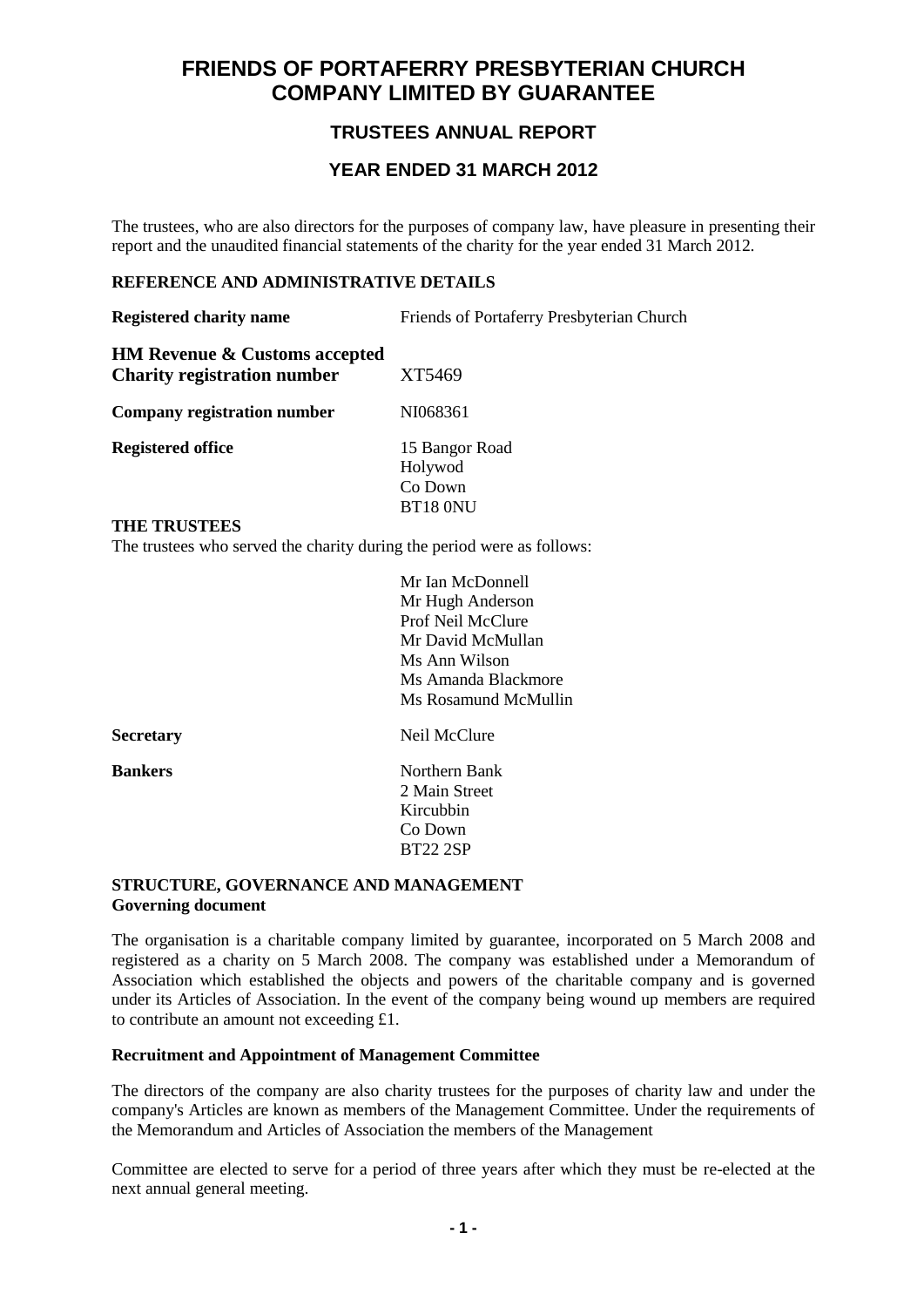## **TRUSTEES ANNUAL REPORT** *(continued)*

# **YEAR ENDED 31 MARCH 2012**

### **Risk Management**

The trustees have reviewed the major risks which the charity faces and believe that maintaining the unrestricted reserves at the required levels, combined with the annual review of the controls over the key financial systems will provide sufficient resources in the event of adverse conditions. The company continues in its commitment to meeting the highest standards of good governance and best practice.

Further attention has focussed on non financial risks arising from fire, health and safety of artists and audience, management of performing rights and food hygiene. A key element in the management of financial risk is the setting of a reserves policy and its regular review by trustees.

### **OBJECTIVES AND ACTIVITIES**

Portaferry is a small market town at the tip of the Ards Peninsula in County Down, Northern Ireland. The Hey-Day of the town was in the mid 1800s and it was then that Portaferry Presbyterian Church, widely acknowledged as one of the best Greek Revival church buildings in Great Britain and Ireland, was built.

Whilst it is still used for regular Sunday worship it was felt that its wonderfully live acoustic, seating for 500, Edwardian Evans and Barr organ and superb architecture it could, and should, be used and shared more widely.

The Friends of Portaferry Presbyterian Church was therefore formed with the objects of the company being to promote, maintain and advance education in Northern Ireland, in particular the Portaferry area by the presentation of public events including, for example, exhibitions, concerts and recitals for the benefit of the inhabitants of the area and in particular to:

- advance education by the provision of appropriate courses, lectures, seminars, concerts,  $\bullet$ recitals, competitions and workshops;
- $\bullet$ provide facilities in the interest of social welfare for recreation and leisure time occupation by providing and making available facilities for the recording and editing of music with the object of improving the conditions of life of people in the area of benefit;
- repair, maintain, improve and reconstruct the property of Portaferry Presbyterian Church.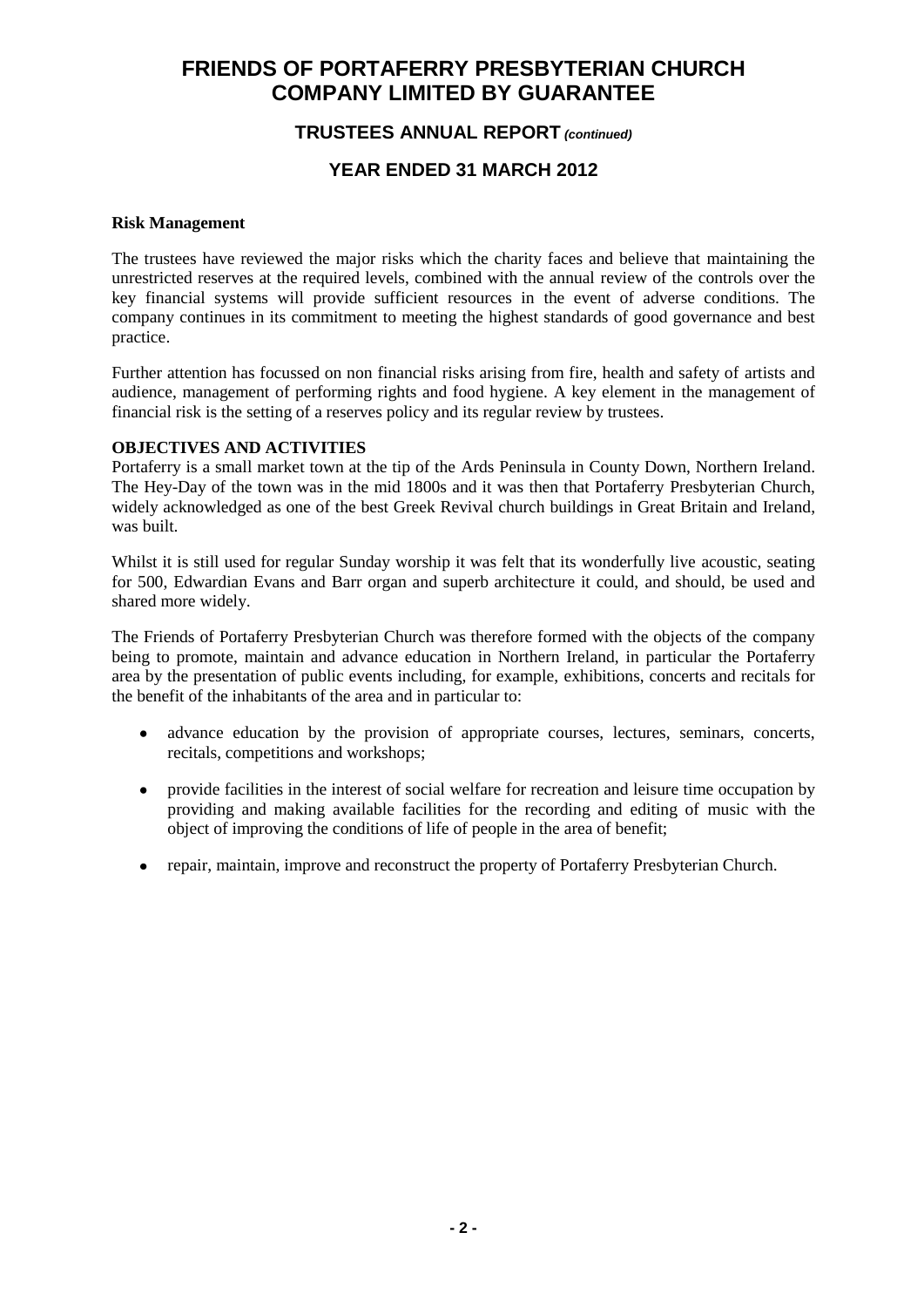### **TRUSTEES ANNUAL REPORT** *(continued)*

### **YEAR ENDED 31 MARCH 2012**

### **ACHIEVEMENTS AND PERFORMANCE**

The 2011 Proms Season has been a wonderful musical year for fPPC with both professional and amateur musicians performing to very high standards. During the year the following performances occurred:

On the 22nd April the 2011 Proms Season made a memorable start with a performance of the Karl Jenkins's 'Requiem' by the NewQuay Singers along with Adrian Dunbar, in a dramatic and memorable Tenebrae Service held in association with the congregation of Portaferry Presbyterian Church.

The first of two Portaferry Proms concerts in 2011 took place on the 21st May featuring the Reitz Ensemble, made up of members of the Ulster Orchestra and their friends, led by Tamas Kocisis gave a superb concert featuring the Mendelssohn's Octet.

For the second Portaferry Prom's fPPC's welcomed the Mornington Singers from Dublin. The performance on the 17th September was the choirs debut concert in Northern Ireland and along with the introduction from Dr Joe McKee, the concert provided a truly remarkable night.

#### **Arts in the community**

Friends of Portaferry Presbyterian Church is not only about bringing great musicians to perform in Portaferry it is about encouraging people to make music and to participate in the arts.

A community choir established in 2006 named The NewQuay Singers have gone from strength to strength. Whilst they perform exclusively in Portaferry Presbyterian Church they are made up of people of all religious denominations. They are a group of amateurs of varying levels of singing experience who have in common, the desire to come together and perform music. Their annual Carol Service has become a major focal point in the community's calendar.

Friends of Portaferry Presbyterian Church have also organised several very successful workshops for people of all ages but working especially closely with neighbouring schools. Children from the locality are rarely exposed to international musicians. It is fPPC'S experience and from feedback received that they learn from and are inspired by these collaborations.

As detailed in the company's objectives and activities any profits the company make are reinvested back into the running of further events and into the general restoration and development of the building.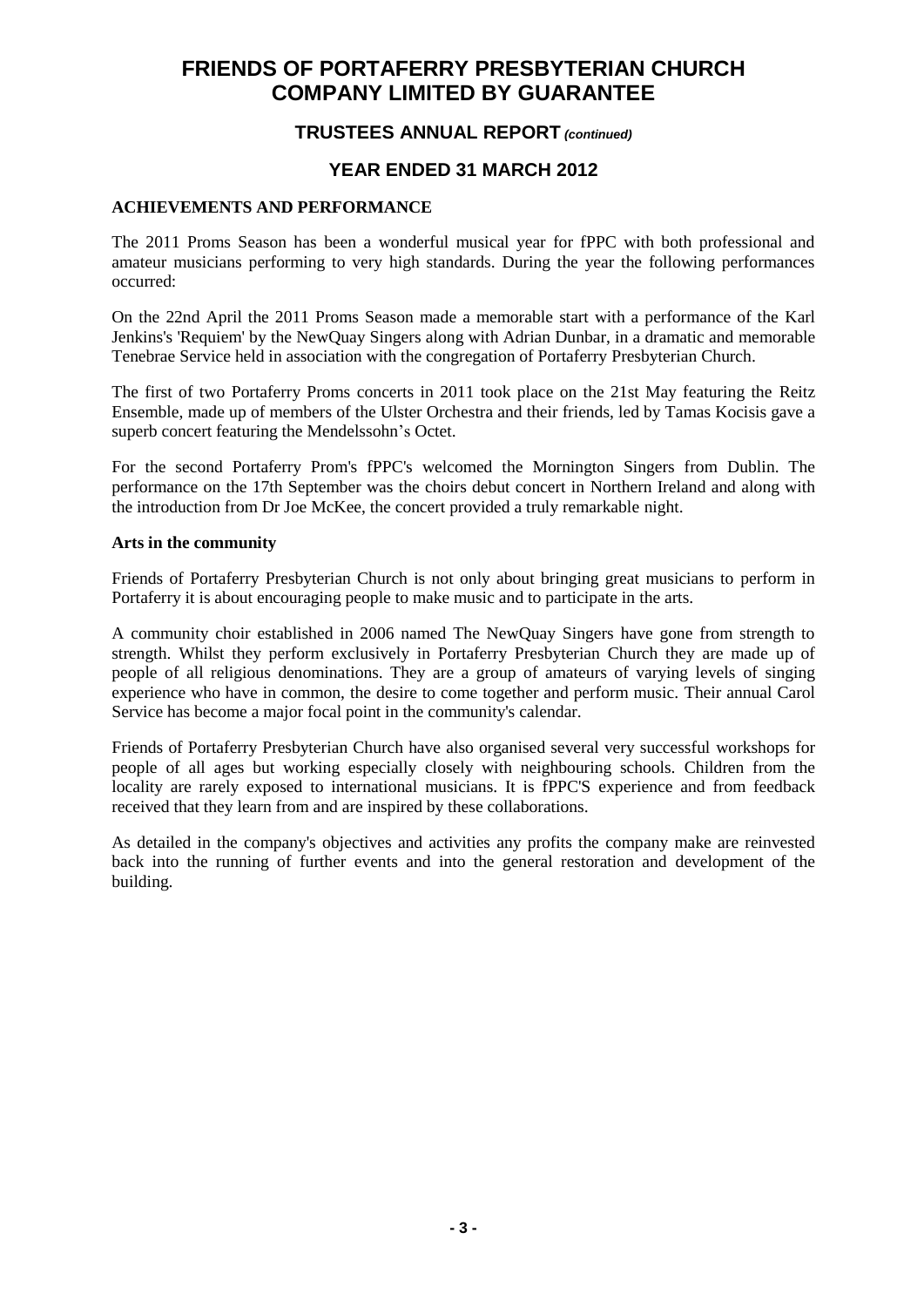### **TRUSTEES ANNUAL REPORT** *(continued)*

### **YEAR ENDED 31 MARCH 2012**

#### **FINANCIAL REVIEW**

The results for the year are set out in detail on pages 7 to 13. The charitable company returned net incoming resources in the year of £16,595 (2011 - net outgoing resources of £2,461).

At 31 March 2012, the total funds of the charity amounted to £25,490 comprising restricted funds of £17,985 and unrestricted funds of £7,505.

### **Reserves Policy**

The trustees have established the level of reserves (that is those funds that are freely available) that the charity ought to have. Reserves are needed to bridge the funding gaps between spending on productions and events and receiving resources through admission charges that provide funding. The level of unrestricted reserves that the charity aims to retain is equivalent to six months operating costs.

#### **PLANS FOR FUTURE PERIODS**

The charity plans to continue its objectives and activities as outlined above in the forthcoming years subject to satisfactory funding arrangements. Following on from the success of last year's concerts, Friends of Portaferry Presbyterian Church's 2012 Proms Season made a memorable start with a performance of Howard Goodall's Requiem "Eternal Light" by the NewQuay Singers and a simply world-class recital on the 19th May by Craig Ogden (guitar) and Richard Campbell (organ).

Other concerts that have occurred or that are still to come is as follows:

Sunday 9 September - Glenn Patterson will give a talk entitled 'John Millar, Architect, Son of Dust'. Saturday 15 September - A Celebration of the Irish Voice featuring Lynda Barrett, Jenny Bourke & The Ulster String Quartet

Sunday 18 December - The Carol Service

The Grade A listed Church is one of the most important examples of Greek Revival architecture in Great Britain and Ireland. Despite having been described as being 'in the first rank of neoclassical designs' by Sir Charles Brett, the building is in need of major restoration. To ensure the future for this landmark building the Heritage Lottery Fund (HLF) has awarded a first-round pass to the Friends of Portaferry Presbyterian Church and a development grant of £40,000 (£20,000 of which was received during the year) to enable the charity to draw up more detailed plans for the restoration programme. The charity is now required to submit fully developed proposals to compete for a full award.

From very small beginnings 'The Friends of Portaferry Presbyterian Church' are making their mark both locally and far beyond Portaferry; as they enter into a phase of fundraising, refurbishment and restoration and as their plans for the building to become a beacon for Heritage - factual and practical, begin to take shape the charity faces a hugely exciting challenge.

### **RESPONSIBILITIES OF THE TRUSTEES**

The trustees (who are also the directors of Friends of Portaferry Presbyterian Church for the purposes of company law) are responsible for preparing the Trustees Annual Report and the financial statements in accordance with applicable law and regulations.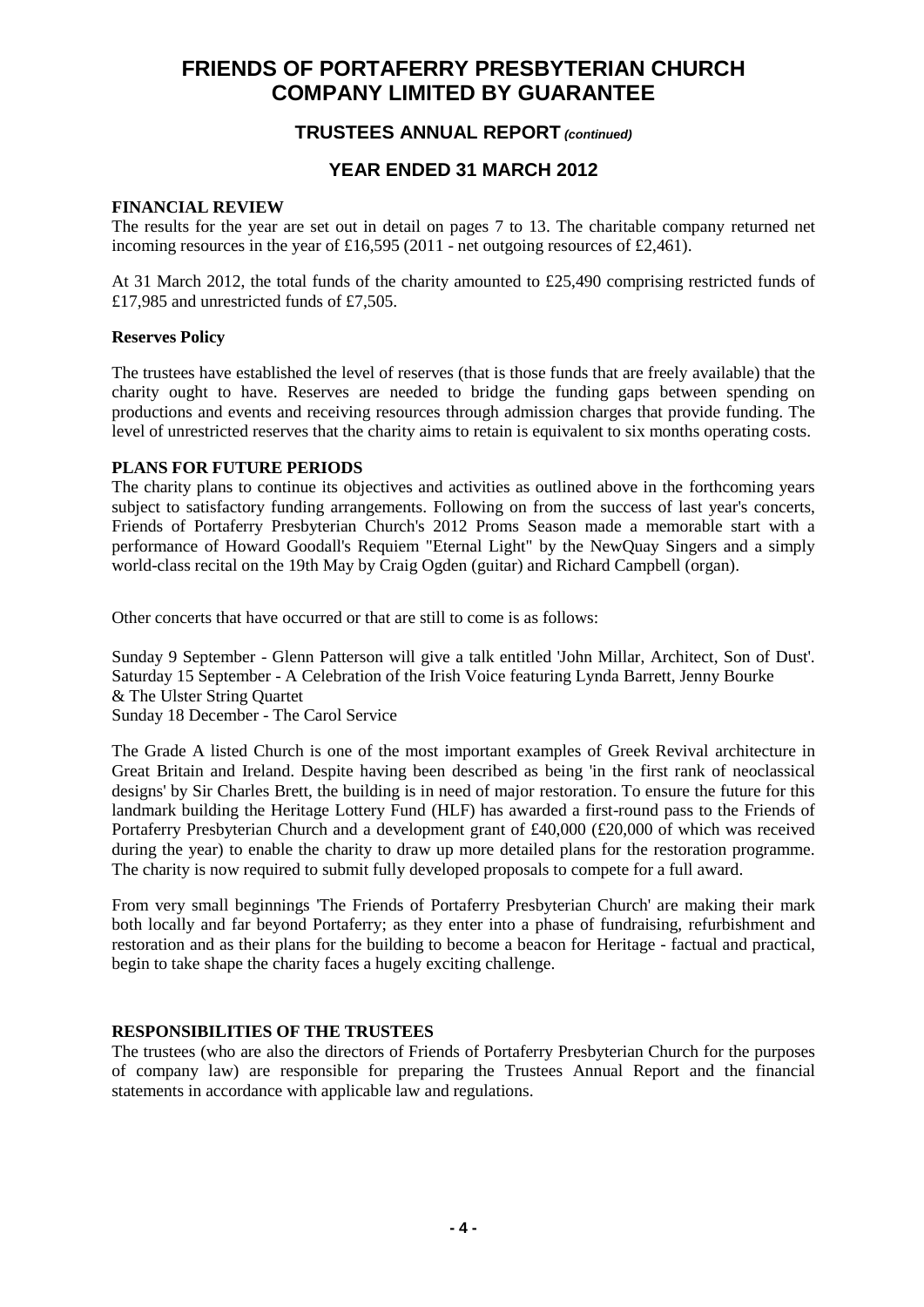# **TRUSTEES ANNUAL REPORT** *(continued)*

# **YEAR ENDED 31 MARCH 2012**

Company law requires the trustees to prepare financial statements for each financial year. Under that law the trustees have elected to prepare the financial statements in accordance with United Kingdom Generally Accepted Accounting Practice (United Kingdom Accounting Standards and applicable law). Under company law the trustees must not approve the financial statements unless they are satisfied that they give a true and fair view of the state of affairs of the charitable company and the income and expenditure of the charitable company for that period.

In preparing these financial statements, the trustees are required to:

- · select suitable accounting policies and then apply them consistently;
- observe the methods and principles in the Charities SORP;
- make judgements and accounting estimates that are reasonable and prudent;
- · state whether applicable UK Accounting Standards have been followed, subject to any material departures disclosed and explained in the financial statements;
- · prepare the financial statements on the going concern basis unless it is inappropriate to presume that the charitable company will continue in operation.

The trustees are responsible for keeping adequate accounting records that are sufficient to show and explain the charitable company's transactions and disclose with reasonable accuracy at any time the financial position of the charitable company and enable them to ensure that the financial statements comply with the Companies (Northern Ireland) Order 1986. They are also responsible for safeguarding the assets of the charitable company and hence for taking reasonable steps for the prevention and detection of fraud and other irregularities.

### **INDEPENDENT EXAMINER**

MB McGrady & Co has been re-appointed as independent examiner for the ensuing year.

### **SMALL COMPANY EXEMPTIONS**

This report has been prepared in accordance with the special provisions for small companies under Part 15 of the Companies Act 2006.

Registered office: Signed by order of the trustees

15 Bangor Road Holywod Co Down BT18 0NU

> NEIL McCLURE Charity Secretary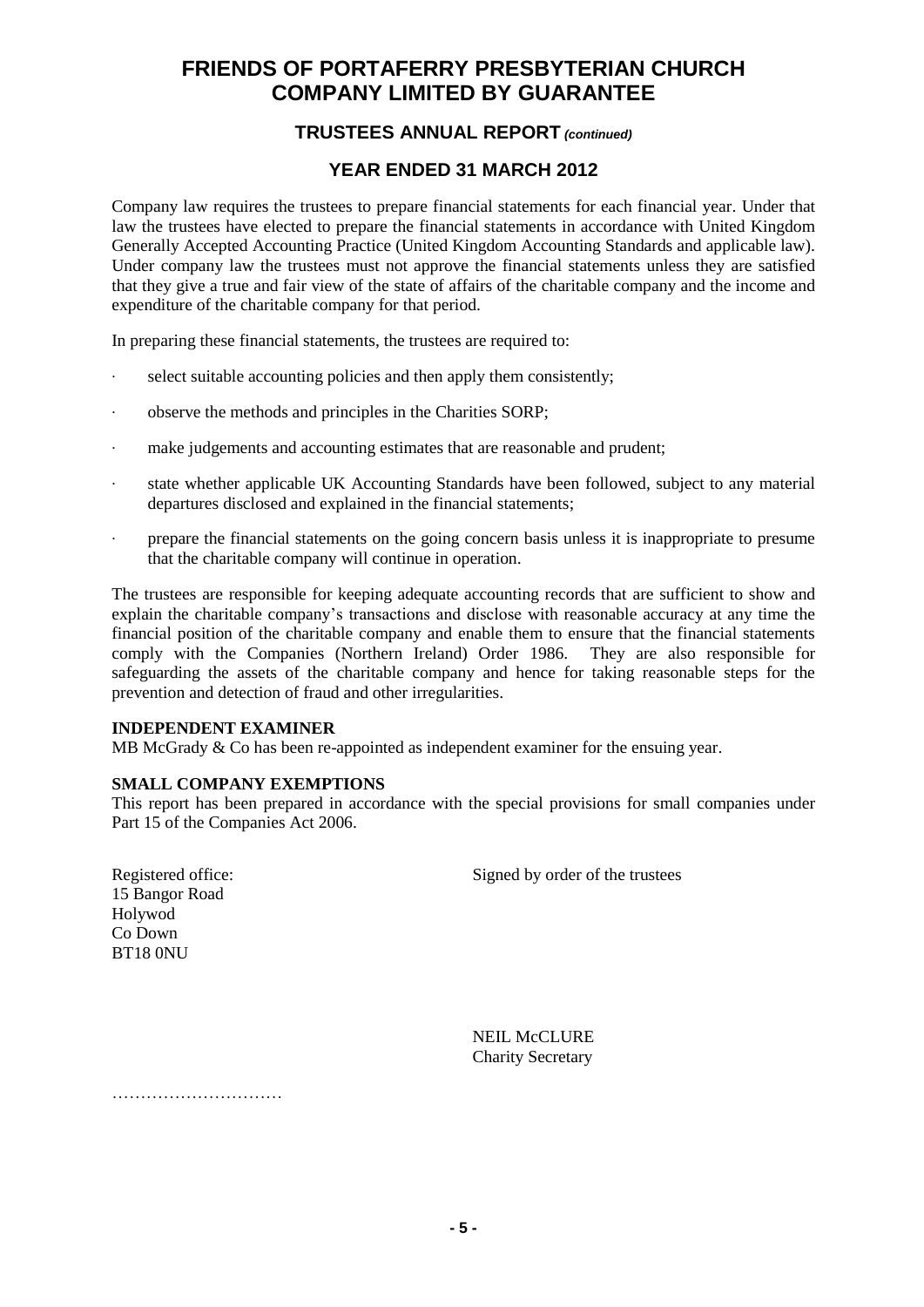### **INDEPENDENT EXAMINER'S REPORT TO THE TRUSTEES OF FRIENDS OF PORTAFERRY PRESBYTERIAN CHURCH**

### **YEAR ENDED 31 MARCH 2012**

I report on the accounts of the charity for the year ended 31 March 2012 set out on pages 7 to 13.

### **RESPECTIVE RESPONSIBILITIES OF TRUSTEES AND INDEPENDENT EXAMINER**

The charity's trustees (who are also the directors of Friends of Portaferry Presbyterian Church for the purposes of company law) are responsible for the preparation of the accounts. Having satisfied myself that the charity is not subject to audit under company law and is eligible for independent examination, it is my responsibility to state, on the basis of my examination, whether particular matters have come to my attention.

### **BASIS OF INDEPENDENT EXAMINER'S STATEMENT**

My examination includes a review of the accounting records kept by the charity and a comparison of the accounts presented with those records. It also includes consideration of any unusual items or disclosures in the accounts, and seeking explanations from you as trustees concerning any such matters. The procedures undertaken do not provide all the evidence that would be required in an audit, and consequently I do not express an audit opinion on whether the accounts present a 'true and fair view'.

### **INDEPENDENT EXAMINER'S STATEMENT**

In connection with my examination, no matter has come to my attention:

(1) which gives me reasonable cause to believe that in any material respect the trustees have not met the requirements to ensure that:

- proper books of account are kept (in accordance with section 386 of the Companies Act 2006); and
- accounts are prepared which agree with the books of account and comply with the accounting requirements of section 396 of the Companies Act 2006 and with the methods and principles of the Statement of Recommended Practice: Accounting and Reporting by Charities; or

(2) to which, in my opinion, attention should be drawn in order to enable a proper understanding of the accounts to be reached.

> MR KYRAN SMYTH (Independent examiner) For and on behalf of M B McGRADY & CO.

Rathmore House Chartered Accountants 52 St. Patrick's Avenue & Statutory Auditors Downpatrick BT30 6DS

……………………………………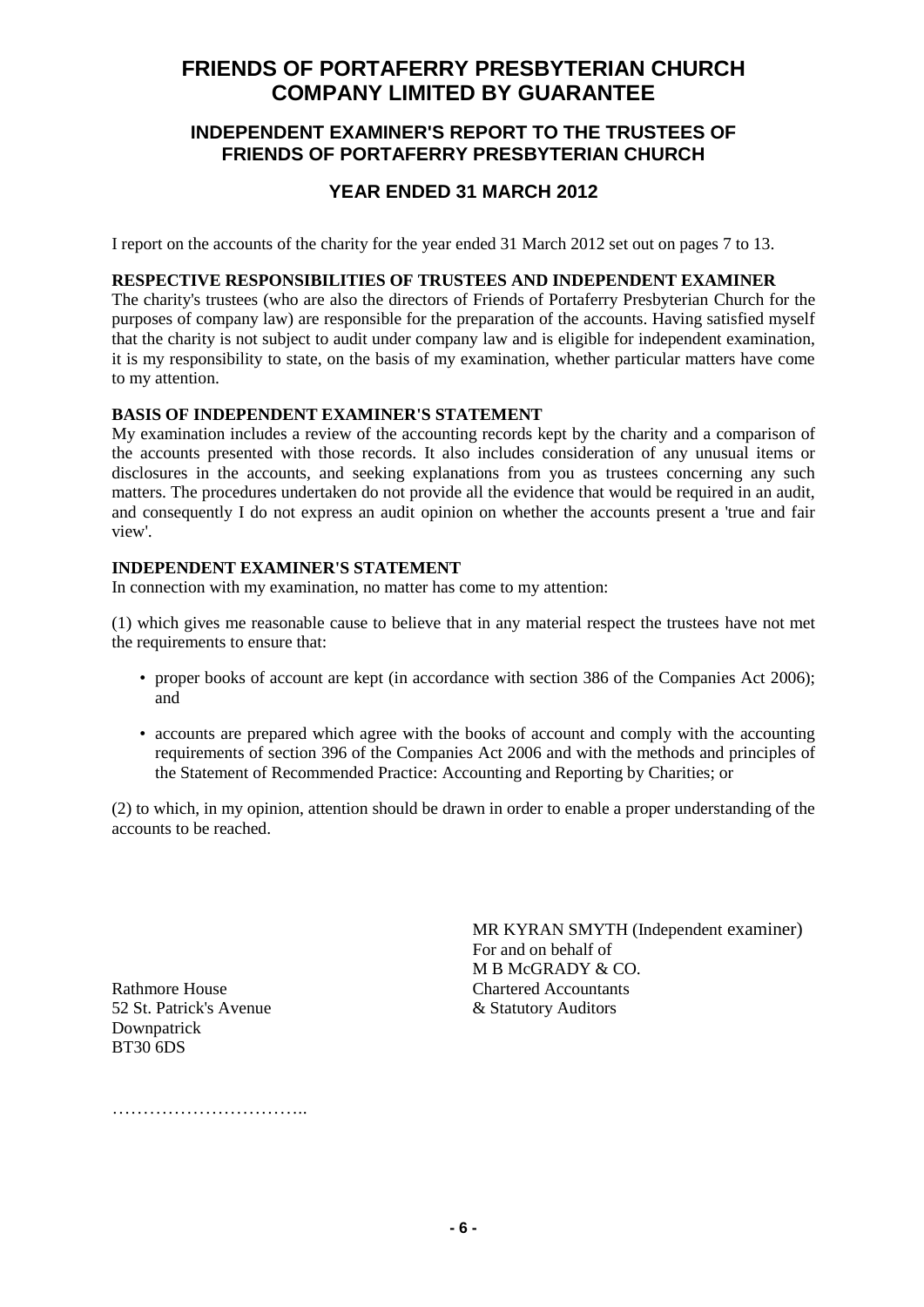# **STATEMENT OF FINANCIAL ACTIVITIES**

### **YEAR ENDED 31 MARCH 2012**

|                                                                                                                          | <b>Note</b>      | <b>Unrestricted</b><br><b>Funds</b><br>£ | <b>Restricted</b><br><b>Funds</b><br>£ | <b>Total Funds</b><br>2012<br>£ | <b>Total Funds</b><br>2011<br>$\pounds$ |
|--------------------------------------------------------------------------------------------------------------------------|------------------|------------------------------------------|----------------------------------------|---------------------------------|-----------------------------------------|
| <b>INCOMING RESOURCES</b><br>Incoming resources from<br>generating funds:                                                |                  |                                          |                                        |                                 |                                         |
| Voluntary income<br>Investment income                                                                                    | $\mathbf 2$<br>3 | 3,430<br>13                              | 29,235                                 | 32,665<br>13                    | 4,396<br>8                              |
| Incoming resources from<br>charitable activities                                                                         | 4                | 7,736                                    |                                        | 7,736                           | 7,127                                   |
| <b>TOTAL INCOMING</b><br><b>RESOURCES</b>                                                                                |                  | 11,179                                   | 29,235                                 | 40,414                          | 11,531                                  |
| <b>RESOURCES EXPENDED</b><br>Charitable activities<br>Governance costs                                                   | 5/6<br>7         | (8,156)<br>(4, 413)                      | (4,750)<br>(6,500)                     | (12,906)<br>(10, 913)           | (12, 935)<br>(1,057)                    |
| <b>TOTAL RESOURCES</b><br><b>EXPENDED</b>                                                                                |                  | (12, 569)                                | (11,250)                               | (23, 819)                       | (13,992)                                |
| <b>NET</b><br>INCOMING/(OUTGOING)<br><b>RESOURCES FOR THE</b><br><b>YEAR</b><br><b>RECONCILIATION OF</b><br><b>FUNDS</b> |                  | (1,390)                                  | 17,985                                 | 16,595                          | (2,461)                                 |
| Total funds brought forward                                                                                              |                  | 8,895                                    |                                        | 8,895                           | 11,356                                  |
| <b>TOTAL FUNDS CARRIED</b><br><b>FORWARD</b>                                                                             |                  | 7,505                                    | 17,985                                 | 25,490                          | 8,895                                   |

The Statement of Financial Activities includes all gains and losses in the year and therefore a statement of total recognised gains and losses has not been prepared.

All of the above amounts relate to continuing activities.

**The notes on pages 10 to 13 form part of these financial statements.**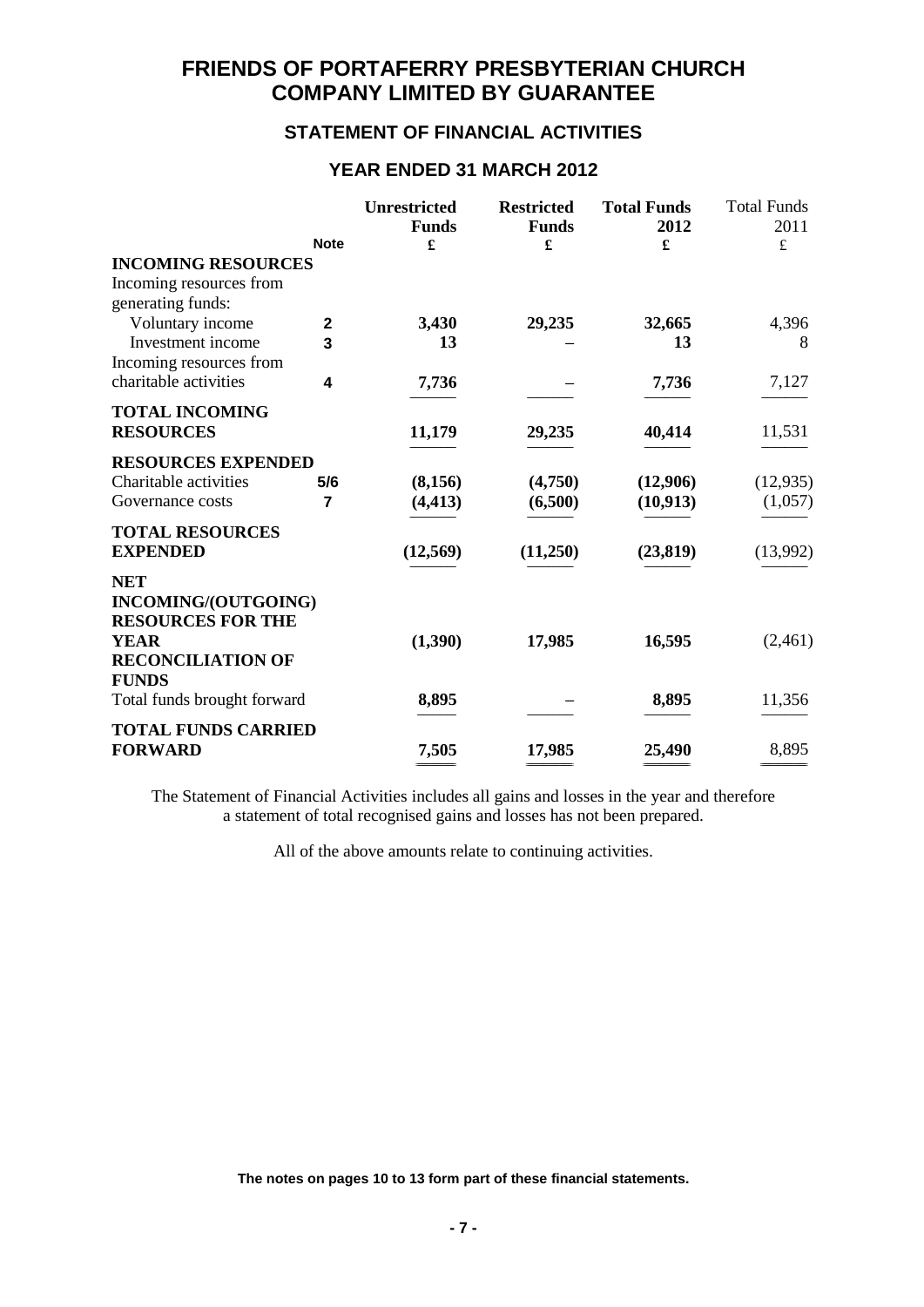# **INCOME AND EXPENDITURE ACCOUNT**

### **YEAR ENDED 31 MARCH 2012**

|                                           |             | 2012 |           | 2011     |
|-------------------------------------------|-------------|------|-----------|----------|
|                                           | <b>Note</b> | £    | £         |          |
| <b>INCOME</b>                             |             |      | 40,401    | 11,523   |
| <b>TOTAL EXPENDITURE</b>                  |             |      | (23, 819) | (13,992) |
| <b>OPERATING SURPLUS/(DEFICIENCY)</b>     |             |      | 16,582    | (2,469)  |
| <b>OTHER INCOME</b>                       |             |      |           |          |
| Interest receivable and similar income    |             |      | 13        | 8        |
| <b>RETAINED SURPLUS/(DEFICIT) FOR THE</b> |             |      |           |          |
| <b>FINANCIAL YEAR</b>                     |             |      | 16,595    | (2,461)  |
|                                           |             |      |           |          |

The Income and Expenditure Account includes all gains and losses in the year and therefore a statement of total recognised gains and losses has not been prepared.

All of the above amounts relate to continuing activities.

**The notes on pages 10 to 13 form part of these financial statements.**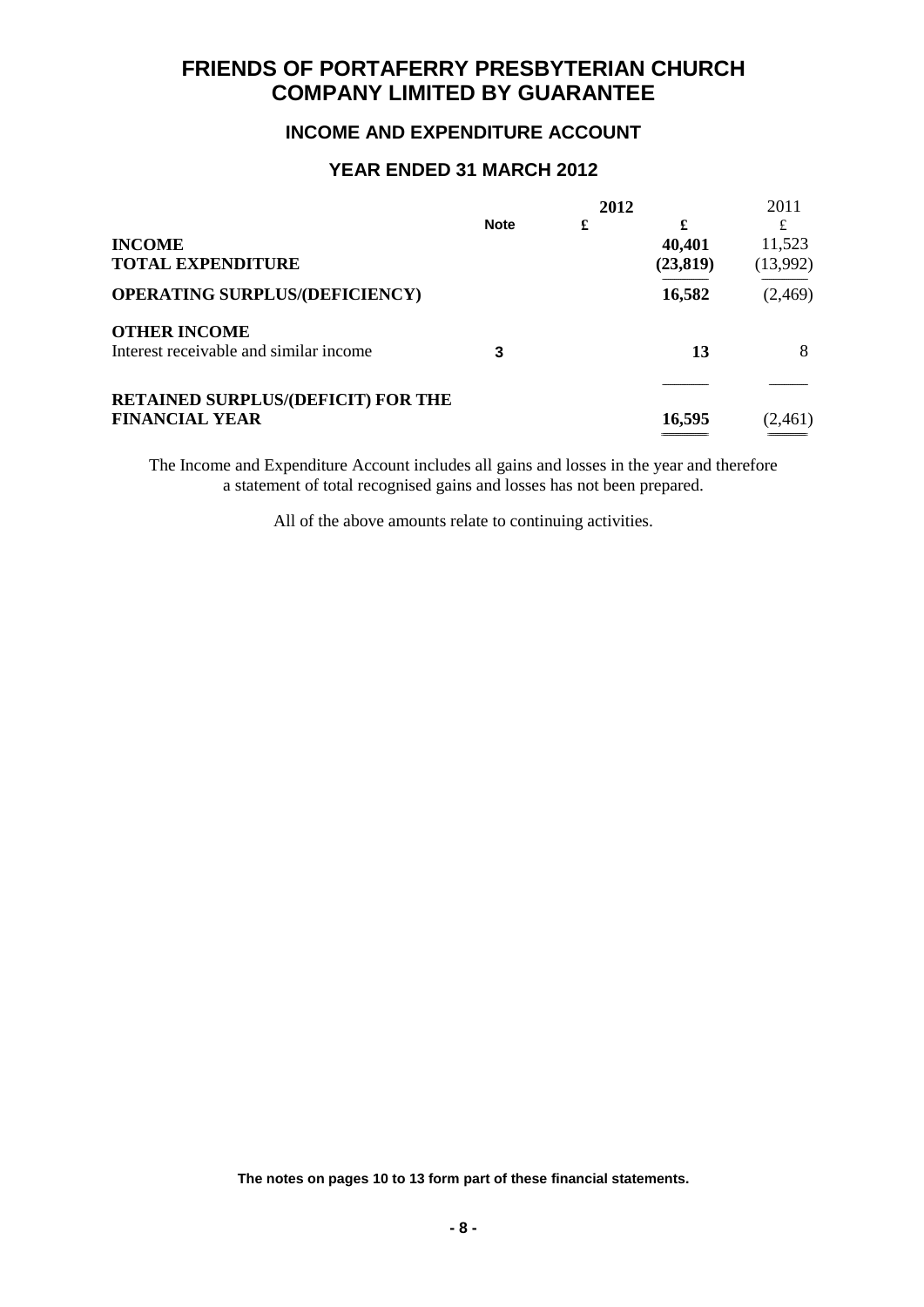# **BALANCE SHEET**

### **31 MARCH 2012**

|                                       | 2012        |   | 2011   |          |
|---------------------------------------|-------------|---|--------|----------|
|                                       | <b>Note</b> | £ | £      | £        |
| <b>CURRENT ASSETS</b>                 |             |   |        |          |
| Cash at bank                          |             |   | 25,490 | 8,895    |
| <b>NET CURRENT ASSETS</b>             |             |   | 25,490 | 8,895    |
| TOTAL ASSETS LESS CURRENT LIABILITIES |             |   | 25,490 | 8,895    |
| <b>FUNDS</b>                          |             |   |        |          |
| Restricted income funds               | 9           |   | 17,985 |          |
| Unrestricted income funds             | 10          |   | 7,505  | 8,895    |
| <b>TOTAL FUNDS</b>                    |             |   | 25,490 | 8,895    |
|                                       |             |   |        | ________ |

For the year ended 31 March 2012 the trustees are satisfied that the charity is entitled to exemption under Article 257A of the Companies (Northern Ireland) Order 1986 relating to the audit of the financial statements for the year, and that no member or members have requested an audit in accordance with Article 257B(2).

The trustees acknowledge their responsibilities for:

- (i) ensuring that the charity keeps adequate accounting records which comply with section 386 of the Companies Act 2006, and
- (ii) preparing financial statements which give a true and fair view of the state of affairs of the charity as at the end of the financial year and of its surplus or deficit for the financial year in accordance with the requirements of section 393, and which otherwise comply with the requirements of the Companies Act 2006 relating to financial statements, so far as applicable to the charity.

These financial statements have been prepared in accordance with the special provisions for small entities and with the Financial Reporting Standard for Smaller Entities (effective April 2008).

These financial statements were approved by the members of the committee on the ………………… and are signed on their behalf by:

MR IAN McDONNELL Director

Company Registration Number: NI068361

**The notes on pages 10 to 13 form part of these financial statements.**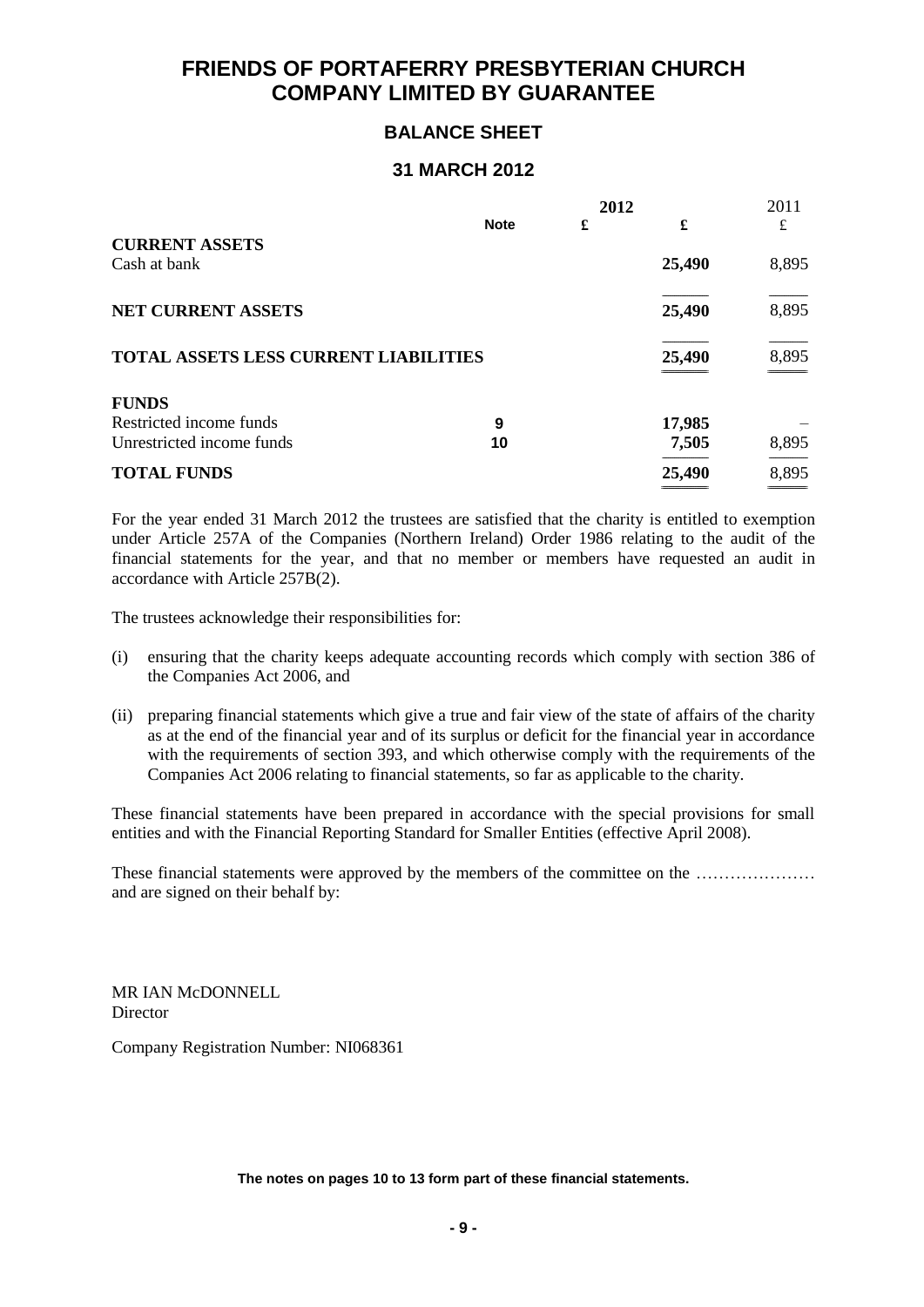# **NOTES TO THE FINANCIAL STATEMENTS**

### **YEAR ENDED 31 MARCH 2012**

### **1. ACCOUNTING POLICIES**

#### **Basis of accounting**

The financial statements have been prepared under the historical cost convention and in accordance with applicable United Kingdom accounting standards, the Statement of Recommended Practice "Accounting and Reporting by Charities" issued in March 2005 (SORP 2005) and the Companies Act 2006, and in accordance with the Financial Reporting Standard for Smaller Entities (effective April 2008).

#### **Incoming Resources**

### **Voluntary income**

Voluntary income includes all incoming resources generated from gifts, donations and grants, and is recognised in full in the statement of financial activities when received.

#### **Charitable activities**  $\bullet$

This includes all incoming resources receivable from fees, tickets and programmes in association with the charity's concerts and workshops.

### **Investment income**

Investment income represents interest receivable during the year on bank accounts.

### **Fund accounting**

The company has various types of funds for which it is responsible, and which require separate disclosure. Definitions of the various types of funds are as follows:

### **Restricted Funds**

Grants, donations and other income received which are earmarked by the funder or donor for specific purposes. Such purposes are within the overall aims of the charity.

### **Unrestricted Funds**

Funds which are expendable at the discretion of the trustees for the general purposes of the charity. In addition funds may be held in order to finance capital investment and working capital.

#### **Designated Funds**  $\bullet$

These are unrestricted funds earmarked by the trustees for a particular purpose.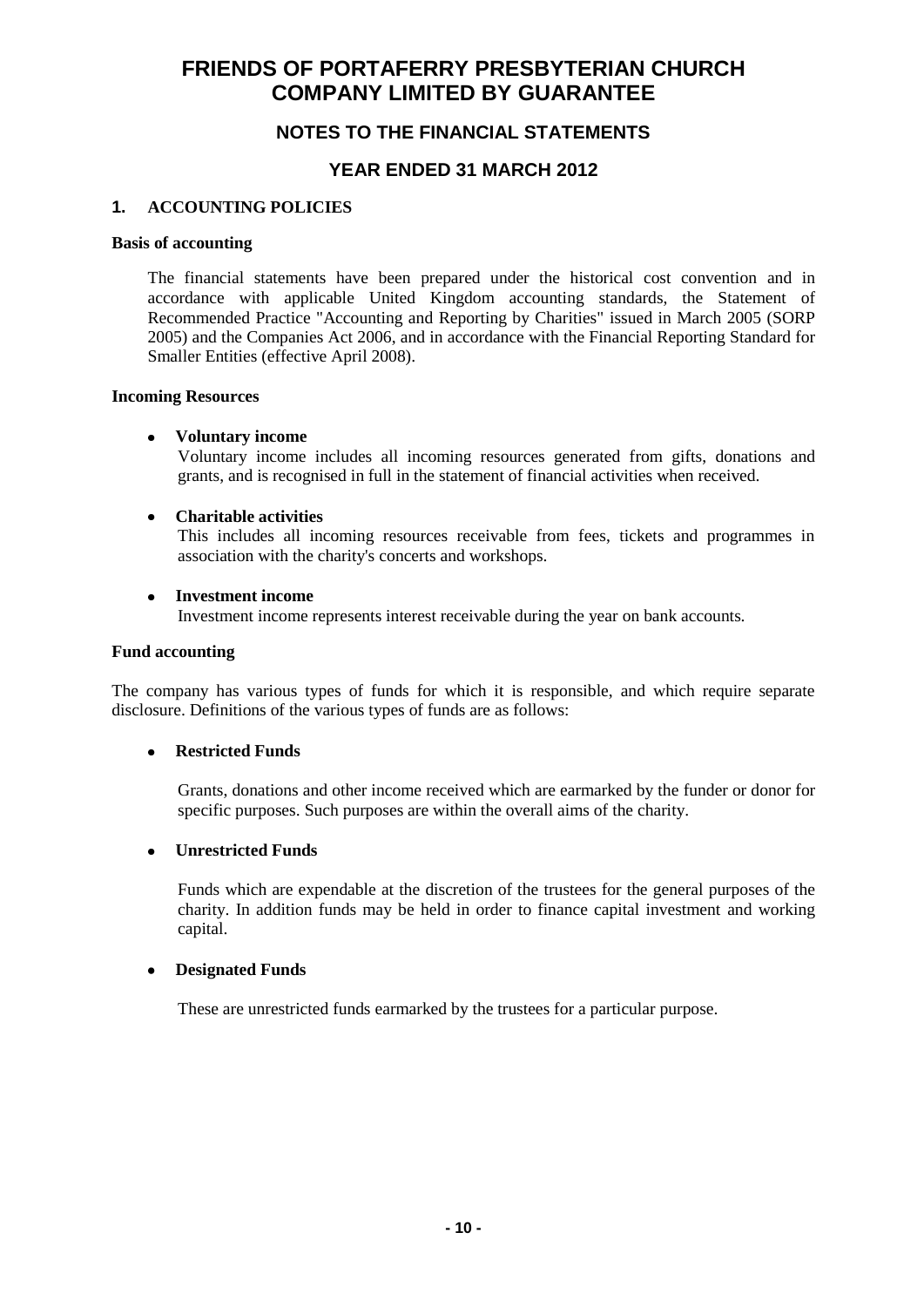# **NOTES TO THE FINANCIAL STATEMENTS**

### **YEAR ENDED 31 MARCH 2012**

### **1. ACCOUNTING POLICIES** *(continued)*

#### **Resources expended**

### **Charitable activities**

This comprises all the resources applied by the charity in undertaking its work to meet its charitable activities.

### **Governance costs**

Governance costs include the cost of governance arrangements which relate to the general running of the charity.

All costs are allocated between the expenditure categories on a basis designed to reflect the use of resources. Costs relating to a particular activity are allocated directly, others are apportioned on a basis consistent with use of the resources.

### **2. VOLUNTARY INCOME**

|                                  | <b>Unrestricted</b> |              | <b>Restricted Total Funds</b> | Total Funds |
|----------------------------------|---------------------|--------------|-------------------------------|-------------|
|                                  | <b>Funds</b>        | <b>Funds</b> | 2012                          | 2011        |
|                                  | £                   | £            | £                             | £           |
| <b>Donations</b>                 |                     |              |                               |             |
| Donations and gifts              | 3,030               |              | 3,030                         | 3,746       |
| <b>Grants receivable</b>         |                     |              |                               |             |
| Arts Council of Northern Ireland |                     | 9,235        | 9,235                         |             |
| <b>ABC</b> - Arts Committee      |                     |              |                               | 250         |
| <b>ABC</b> - Good Relations      |                     |              |                               | 400         |
| ABC                              | 400                 |              | 400                           |             |
| The Heritage Lottery Fund        |                     | 20,000       | 20,000                        |             |
|                                  | 3,430               | 29,235       | 32,665                        | 4,396       |

### **3. INVESTMENT INCOME**

|                          |              | <b>Unrestricted Total Funds</b> Total Funds |      |
|--------------------------|--------------|---------------------------------------------|------|
|                          | <b>Funds</b> | 2012                                        | 2011 |
|                          |              |                                             |      |
| Bank interest receivable | 13           | 13                                          |      |
|                          |              |                                             |      |

========================== =============================== =============================== ==========================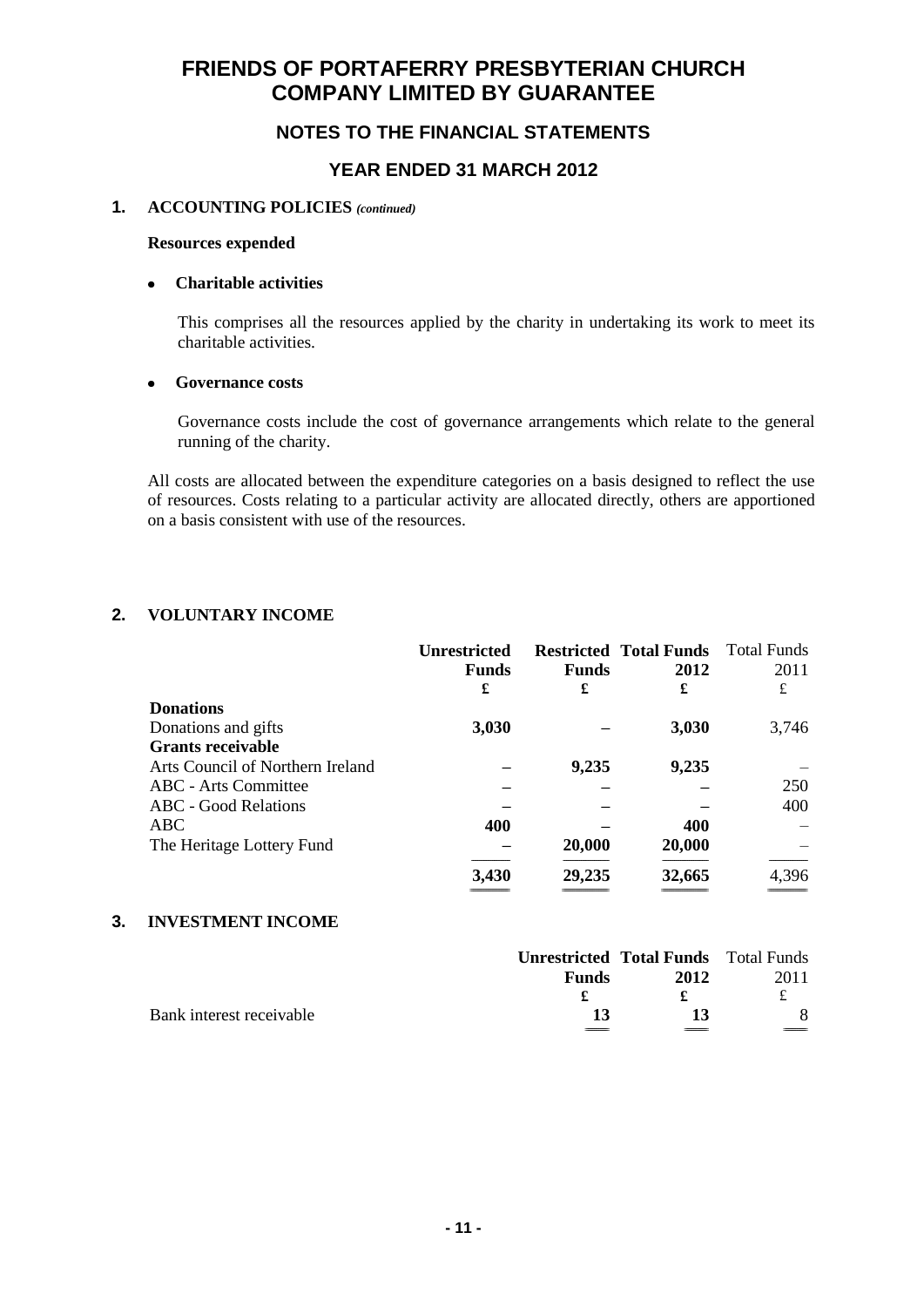# **NOTES TO THE FINANCIAL STATEMENTS**

### **YEAR ENDED 31 MARCH 2012**

### **4. INCOMING RESOURCES FROM CHARITABLE ACTIVITIES**

|              | <b>Unrestricted Total Funds</b> Total Funds |       |       |
|--------------|---------------------------------------------|-------|-------|
|              | <b>Funds</b>                                | 2012  | 2011  |
|              |                                             |       | £     |
| Ticket sales | 7.736                                       | 7.736 | 7.127 |
|              |                                             |       |       |

### **5. COSTS OF CHARITABLE ACTIVITIES BY FUND TYPE**

|                            | <b>Unrestricted</b> |              | <b>Restricted Total Funds</b> | Total Funds |
|----------------------------|---------------------|--------------|-------------------------------|-------------|
|                            | <b>Funds</b>        | <b>Funds</b> | 2012                          | 2011        |
|                            | £                   | £            | £                             |             |
| Direct charitable activity | 8,132               | 4,750        | 12,882                        | 12,918      |
| Support costs              | 24                  |              | 24                            |             |
|                            | 8,156               | 4,750        | 12,906                        | 12,935      |

### **6. COSTS OF CHARITABLE ACTIVITIES BY ACTIVITY TYPE**

| Direct charitable activity | <b>Activities</b><br>undertaken<br>directly<br>£<br>12,882 | costs<br>£<br>24 | <b>Support Total Funds</b> Total Funds<br>2012<br>£<br>12,906 | 2011<br>£<br>12,935 |
|----------------------------|------------------------------------------------------------|------------------|---------------------------------------------------------------|---------------------|
| <b>GOVERNANCE COSTS</b>    |                                                            |                  |                                                               |                     |
|                            | <b>Unrestricted</b>                                        |                  | <b>Restricted Total Funds</b> Total Funds                     |                     |
|                            | <b>Funds</b>                                               | <b>Funds</b>     | 2012                                                          | 2011                |

### **8. STAFF COSTS AND EMOLUMENTS**

No salaries or wages have been paid to employees, including the members of the committee, during the year.

Professional fees **4,413 6,500 10,913** 1,057

**£ £ £** £

========================== ========================== =============================== ==========================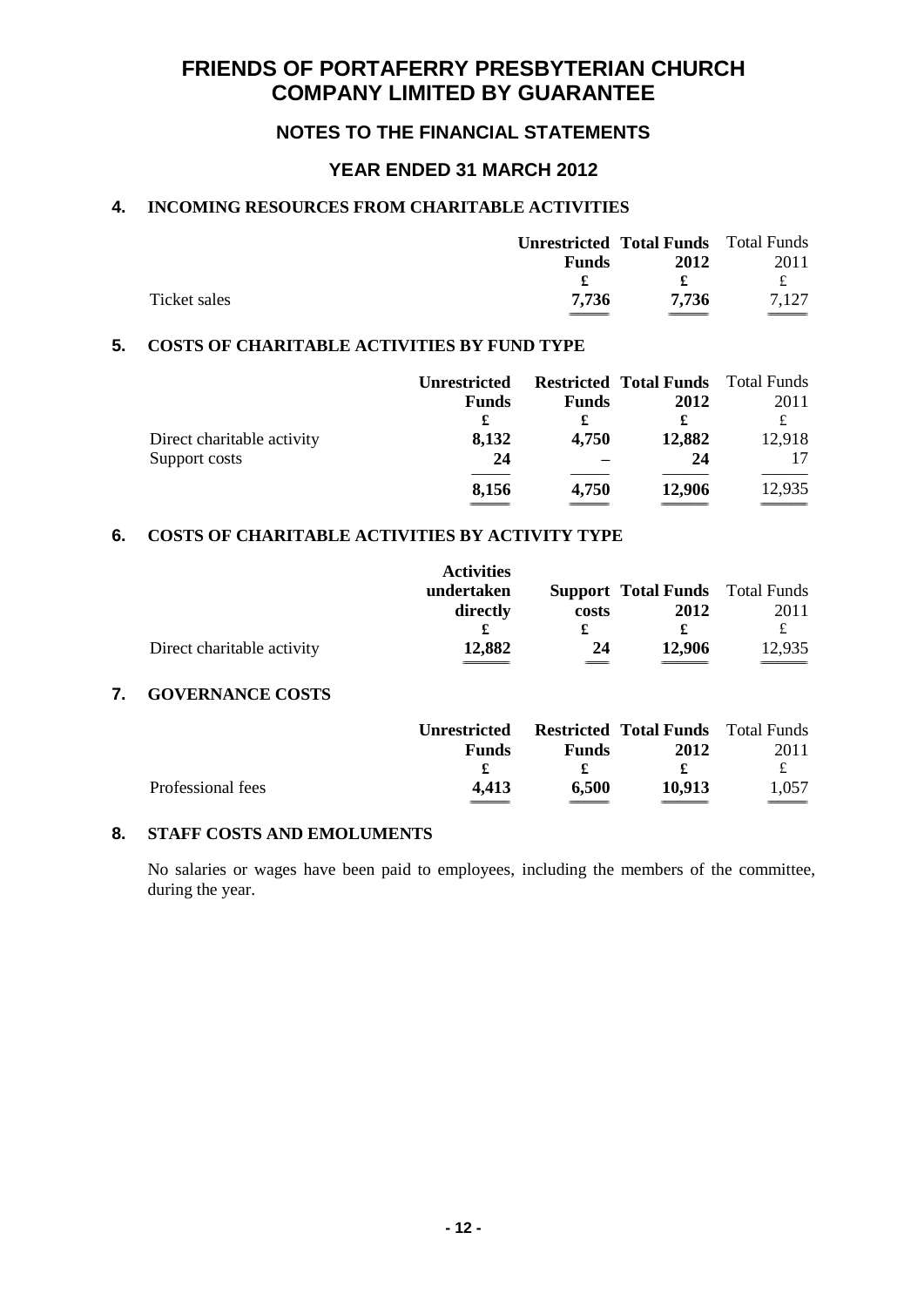# **NOTES TO THE FINANCIAL STATEMENTS**

### **YEAR ENDED 31 MARCH 2012**

### **9. RESTRICTED INCOME FUNDS**

|                                  | <b>Incoming</b> | Outgoing  | <b>Balance at</b> |
|----------------------------------|-----------------|-----------|-------------------|
|                                  | resources       | resources | 31 Mar 2012       |
|                                  |                 |           |                   |
| Arts Council of Northern Ireland | 9,235           | (4,750)   | 4,485             |
| The Heritage Lottery Fund        | 20,000          | (6,500)   | 13,500            |
|                                  | 29,235          | (11,250)  | 17,985            |
|                                  |                 |           |                   |

**Arts Council of Northern Ireland –** This is a specific grant award allocated towards the costs of the 'Portaferry Proms'.

**The Heritage Lottery Fund** – This is a restricted development grant provided to enable the charity to draw up detailed plans for the restoration programme of Portaferry Presbyterian Church.

### **10. UNRESTRICTED INCOME FUNDS**

|                      | <b>Balance at</b><br>1 Apr 2011<br>£ | <b>Incoming</b><br>resources<br>£ | Outgoing<br>resources<br>£ | <b>Transfers</b><br>£ | <b>Balance at</b><br>31 Mar 2012<br>£ |
|----------------------|--------------------------------------|-----------------------------------|----------------------------|-----------------------|---------------------------------------|
| Portaferry           |                                      |                                   |                            |                       |                                       |
| Presbyterian         |                                      |                                   |                            |                       |                                       |
| Church repairs       | 8,895                                |                                   |                            | (1,390)               | 7,505                                 |
| <b>General Funds</b> |                                      | 11,179                            | (12,569)                   | 1,390                 |                                       |
|                      | 8,895                                | 11,179                            | (12, 569)                  |                       | 7,505                                 |
|                      |                                      |                                   |                            |                       |                                       |

### **11. ANALYSIS OF NET ASSETS BETWEEN FUNDS**

|                                  | Net current |              |
|----------------------------------|-------------|--------------|
|                                  | assets      | <b>Total</b> |
|                                  | £           | £            |
| <b>Restricted Income Funds:</b>  |             |              |
| Arts Council of Northern Ireland | 4,485       | 4,485        |
| The Heritage Lottery Fund        | 13,500      | 13,500       |
|                                  | 17,985      | 17,985       |
| <b>Unrestricted Income Funds</b> | 7,505       | 7,505        |
| <b>Total Funds</b>               | 25,490      | 25,490       |
|                                  |             |              |

### **12. COMPANY LIMITED BY GUARANTEE**

The charity is a company limited by guarantee without share capital. The liability of the members is limited to an amount not exceeding £1.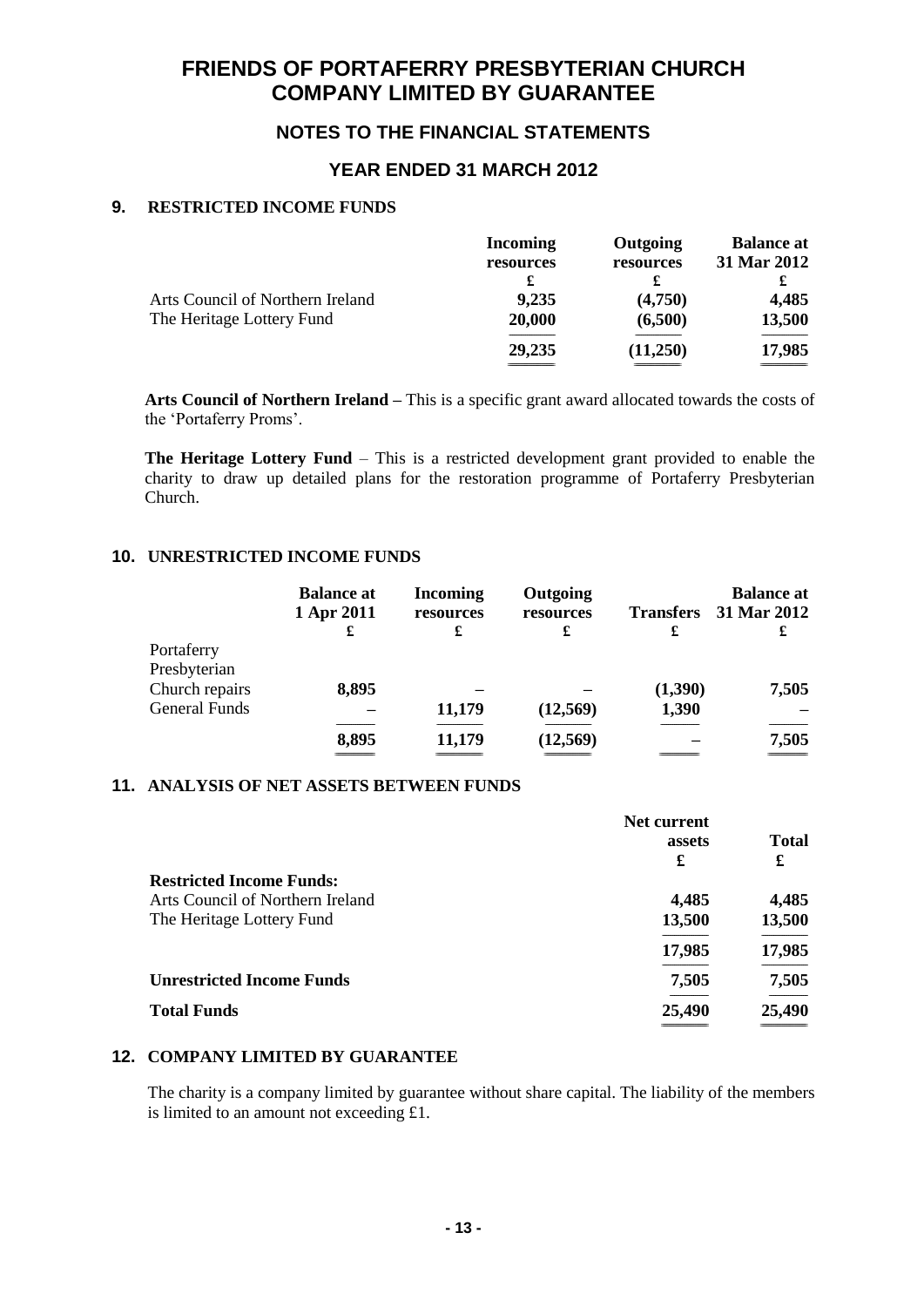**MANAGEMENT INFORMATION**

**YEAR ENDED 31 MARCH 2012**

**The following pages do not form part of the statutory financial statements which are the subject of the independent examiner's report on page 6**.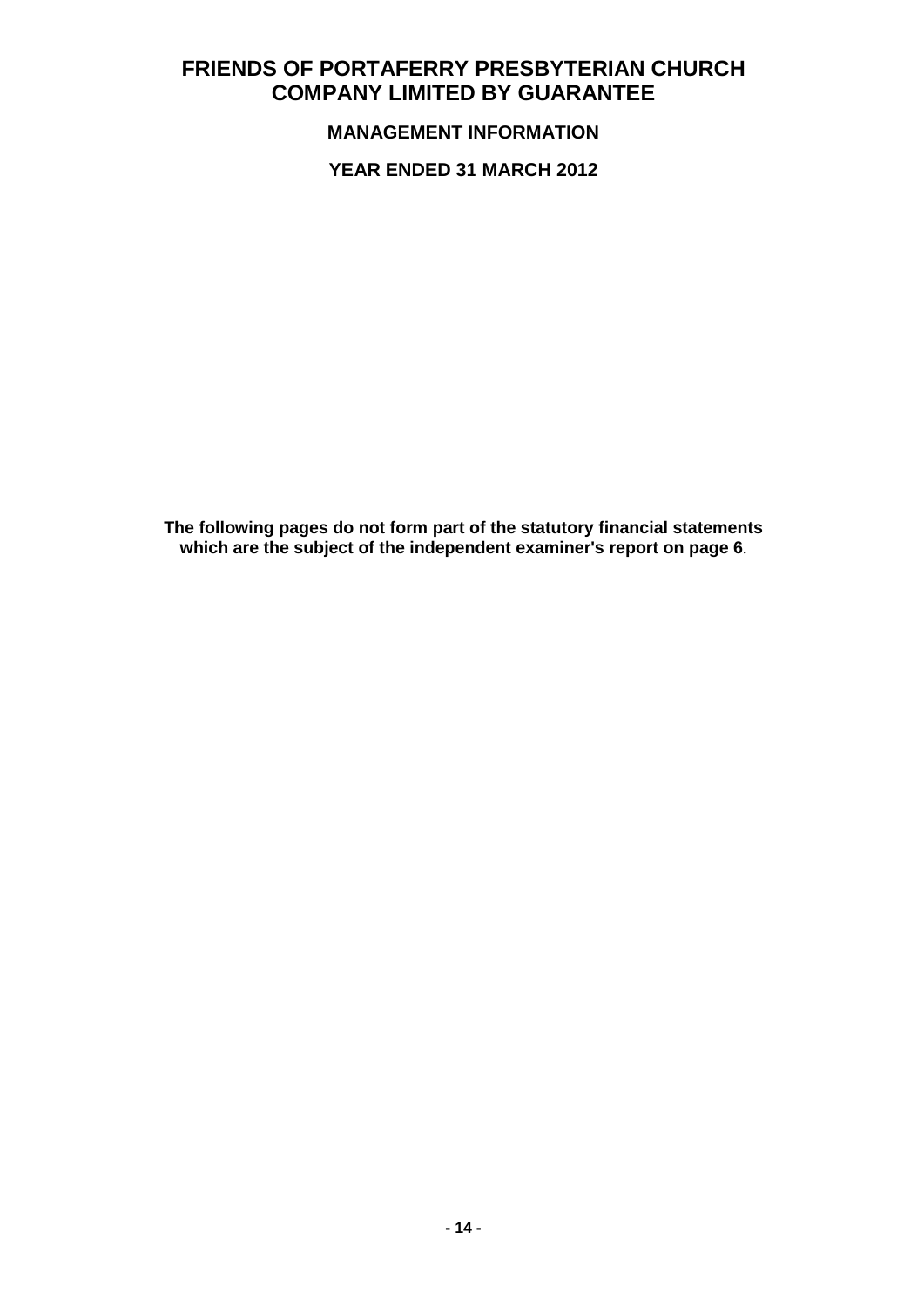# **DETAILED STATEMENT OF FINANCIAL ACTIVITIES**

# **YEAR ENDED 31 MARCH 2012**

|                                                       | 2012<br>£    | 2011<br>£      |
|-------------------------------------------------------|--------------|----------------|
|                                                       |              |                |
| <b>INCOMING RESOURCES</b><br><b>VOLUNTARY INCOME</b>  |              |                |
| Donations and gifts                                   | 3,030        | 3,746          |
| Arts Council of Northern Ireland                      | 9,235        |                |
| Ards Borough Council - Arts Committee                 |              | 250            |
| Ards Borough Council - Good Relations                 |              | 400            |
| Ards Borough Council                                  | 400          |                |
| The Heritage Lottery Fund                             | 20,000       |                |
|                                                       | 32,665       | 4,396          |
| <b>INVESTMENT INCOME</b>                              |              |                |
| Bank interest receivable                              | 13           | 8              |
| <b>INCOMING RESOURCES FROM</b>                        |              |                |
| <b>CHARITABLE ACTIVITIES</b>                          |              |                |
| <b>Ticket</b> sales                                   | 7,736        | 7,127          |
| <b>TOTAL INCOMING RESOURCES</b>                       | 40,414       | 11,531         |
| <b>RESOURCES EXPENDED</b>                             |              |                |
| <b>CHARITABLE ACTIVITIES</b>                          |              |                |
| Establishment - Repairs & maintenance                 | 149          | 588            |
| Establishment - Insurance                             | 439          | 282            |
| Motor and travel costs - Other                        |              | 60             |
| Office expenses - Other                               | 400<br>9,904 | 100            |
| Performance fees and expenses<br>Food and hospitality | 1,149        | 8,047<br>1,774 |
| Venue and equipment hire expenses                     | 840          | 2,067          |
| <b>Bank</b> fees                                      | 25           | 17             |
|                                                       | 12,906       | 12,935         |
| <b>GOVERNANCE COSTS</b>                               |              |                |
| Professional fees                                     | 10,193       | 293            |
| Accountancy fees                                      | 720          | 764            |
|                                                       | 10,913       | 1.057          |
| <b>TOTAL RESOURCES EXPENDED</b>                       | 23,819       | 13,992         |
|                                                       |              |                |
| NET INCOMING/(OUTGOING) RESOURCES<br>FOR THE YEAR     | 16,595       | (2,461)        |
|                                                       |              |                |